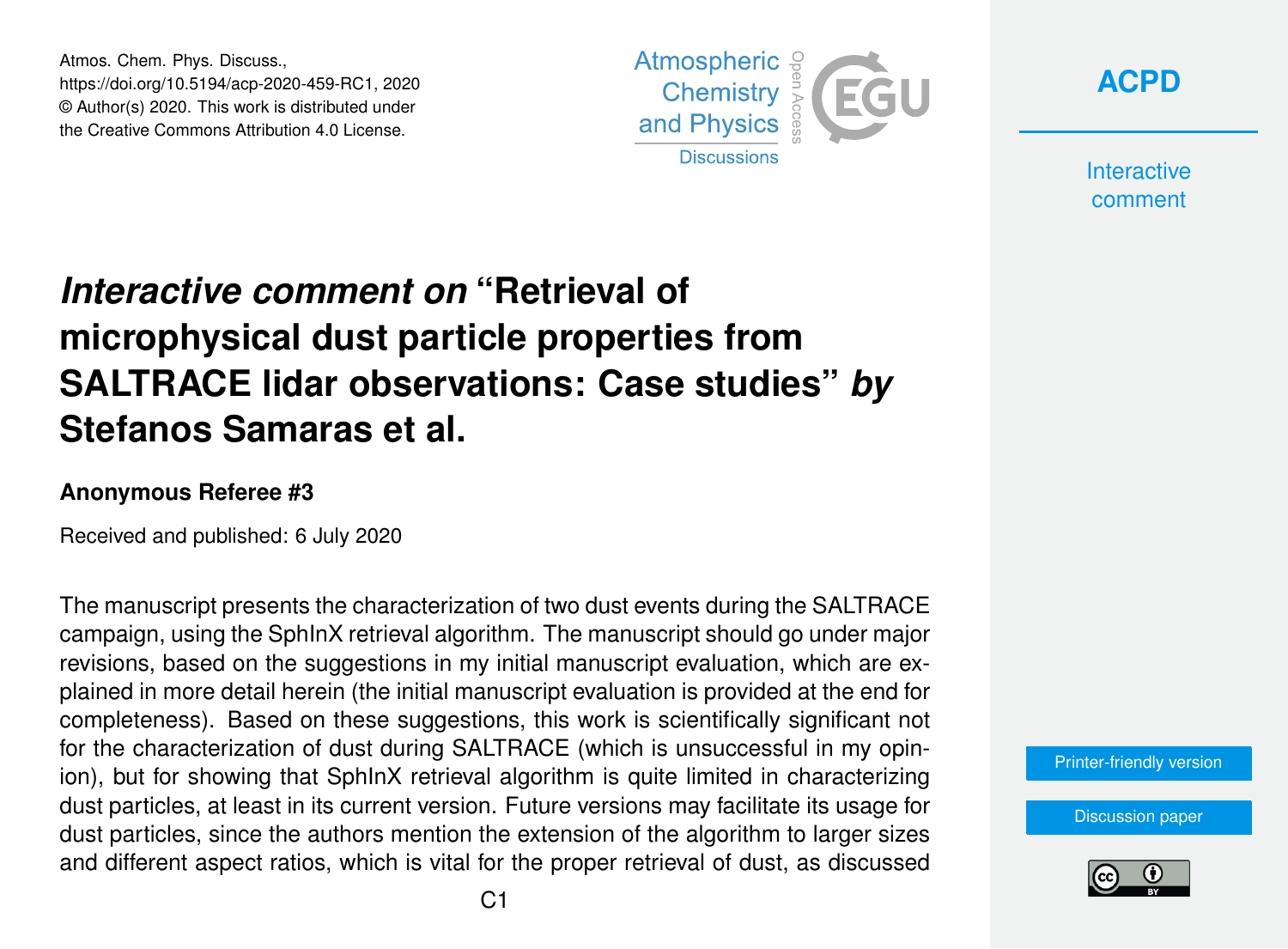below. Another suggestion is that since this paper should present the limitations of SphInX in retrieving dust, it is a technical paper and it should be published in a more relevant journal (e.g. AMT). But this is up to the editor to decide.

The limitations are due to the aspect ratio range of the spheroids (0.7-1.4), in combination to the limited size range used in SphInX. As shown in Bi et al. (2018), the spheroids with aspect ratios of 0.7-1.4 present quite large particle depolarization values, larger than what is measured for dust particles  $( $0.3$ ) (Fig. 1). These much larger values are$ decreased when considering smaller sizes for dust (as the ones considered in SphInX, with radius up to 2.2  $\mu$ m), together with higher imaginary part for the refractive index, as the one retrieved with SphInX, with a value of 0.05. Figure 1 helps to explain the above, using the plots shown in Bi et al. (2018) for the particle depolarization ratio for two refractive indices with real part of 1.5 and imaginary parts of 0.01 and 0.1 (unfortunately, there is no plot in Bi et al. (2018) for the retrieved imaginary part of 0.05, but the values should be in between of what is shown in the plots in Fig. 1). As shown in the left plot in Fig. 1, the spheroids that are used in SphInX (red rectangular) will have particle depolarization ratio up to >0.8. The plot at the right shows that these values are greatly decreased for higher absorption (refractive index of 1.5+i0.1). In other words, forcing the retrieval to fit the depolarization measurements at 355, 532 and 1064nm at the certain aspect ratio range (which presents quite characteristic features for the particle depolarization ratio), in limited size range for dust (up to 2.2  $\mu$ m), forces the imaginary part to values that do not indicate dust particles. The explanation provided in the manuscript of possible mixtures with smoke cannot stand under this light, without supporting measurements.

To conclude, the retrieved size distribution and refractive index of dust for the cases of SALTRACE campaign presented in the manuscript are most probably an artifact of the limited aspect ratio and size range used in SphInX retrieval algorithm. For this reason, there is no point in discussing these findings on a physical base, going further into characterizing the dust events during the SALTRACE campaign, but the paper should

## **[ACPD](https://www.atmos-chem-phys-discuss.net/)**

**Interactive** comment

[Printer-friendly version](https://www.atmos-chem-phys-discuss.net/acp-2020-459/acp-2020-459-RC1-print.pdf)

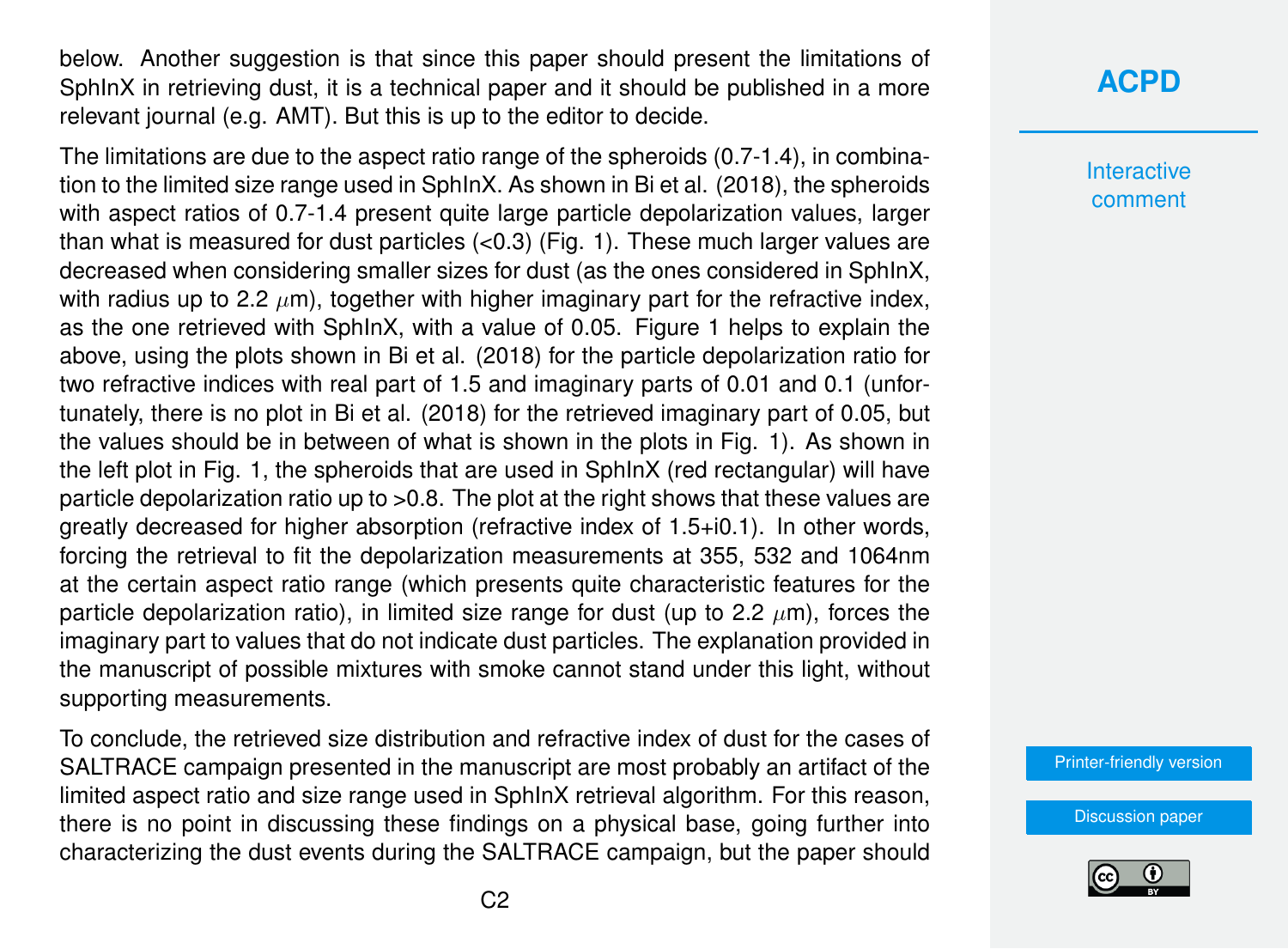go under major revisions, shifting its focus on the limitations of the current version of the SphInX retrieval algorithm for dust characterization.

Note 1: It is not surprising that the specific range of aspect ratios is excluded in the AERONET retrieval for dust (brown rectangulars in Fig. 1 and Fig. 11 in Dubovik et al. (2006)). See more details on this in my initial manuscript evaluation provided below.

Note 2: The authors did not include the fitting of the backscatter and extinction coefficients and the depolarization ratios at all wavelengths for both case studies, as requested in my initial manuscript evaluation. They are strongly advised to do so in the revised manuscript.

References:

Bi, L., Lin, W., Liu, D., and Zhang, K.: Assessing the depolarization capabilities of nonspherical particles in a super-ellipsoidal shape space, Opt. Express, 26, 1726–1742. https://doi.org/10.1364/OE.26.001726, 2018. Dubovik, O., Sinyuk, A., Lapyonok, T., Holben, B. N., Mishchenko, M., Yang, P., Eck, T. F., Voltne, H., Munoz, O., Veihelmann, B., Van der Zande, W. J., Leon, J.-F., Sorokin, M., and Slutsker, I.: Application of spheroid models to account for aerosol particle nonsphericity in remote sensing of desert dust, J. Geophys. Res., 111, D11208, doi:10.1029/2005JD006619, 2006.

### THE INITIAL MANUSCRIPT EVALUATION

The retrieved aspect ratio distribution of the spheroidal particles presented in the manuscript is very different than the one presented in Dubovik et al. (2006) for dust particles (see Fig. 11 in Dubovik et al. (2006)). The backscattering is not included in the analysis of Dubovik et al. (2006), but this aspect ratio distribution has been shown to reproduce the backscatter measurements in other studies (see e.g. Lopatin et al. (2013)). The aspect ratio distribution shown in Dubovik et al. (2006) excludes the aspect ratios of 0.7-1.4. It is surprising that these are the aspect ratios that are shown to reproduce the dust measurements in your work. This result requires a more thorough



**Interactive** comment

[Printer-friendly version](https://www.atmos-chem-phys-discuss.net/acp-2020-459/acp-2020-459-RC1-print.pdf)

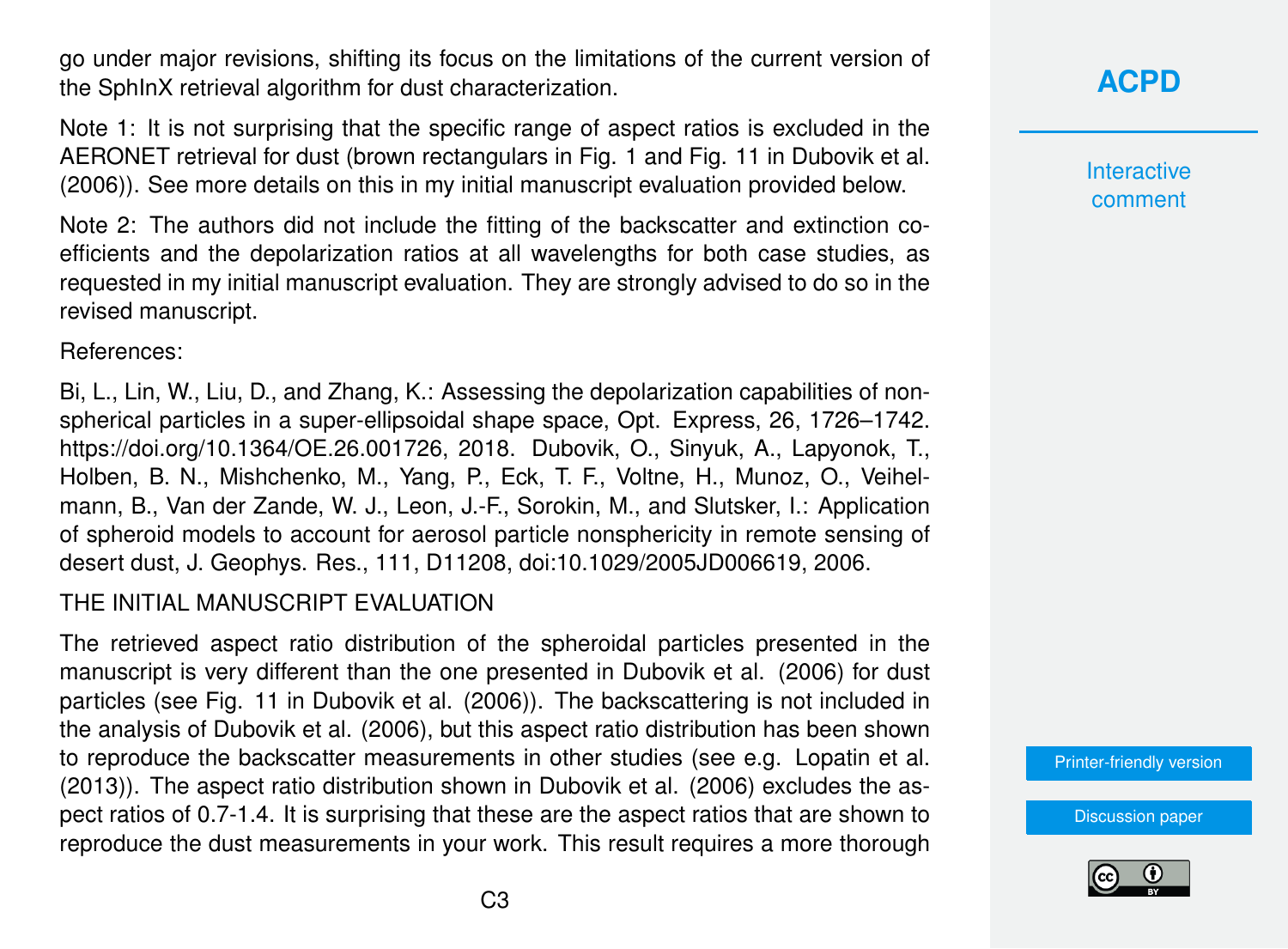investigation. An explanation could be found in the work of Bi et al. (2018). There you can see that the particle depolarization for spheroids with aspect ratios of 0.7-1.4 presents much larger values than what is measured for dust particles (<0.3) (see Fig. 5a in Bi et al. (2018)). These much larger values are decreased when considering smaller sizes for dust (as the ones considered in your work, with radius up to 2.2  $\mu$ m) and higher imaginary part for the refractive index, as the one you retrieve at ∼0.05 (see Fig. 5d in Bi et al. (2018)). Please go through the work of Bi et al. (2018) and provide a more thorough explanation for the retrieved aspect ratio distribution and imaginary part of the refractive index, considering the limited size range used in your work.

Moreover:

1. Use the same range for the x-axis in Fig. 5a and b and in Fig. 10a and b. 2. Provide plots with the fitting of the backscatter and extinction coefficients and the depolarization ratios at all wavelengths for both case studies.

## **[ACPD](https://www.atmos-chem-phys-discuss.net/)**

**Interactive** comment

[Printer-friendly version](https://www.atmos-chem-phys-discuss.net/acp-2020-459/acp-2020-459-RC1-print.pdf)



Interactive comment on Atmos. Chem. Phys. Discuss., https://doi.org/10.5194/acp-2020-459, 2020.